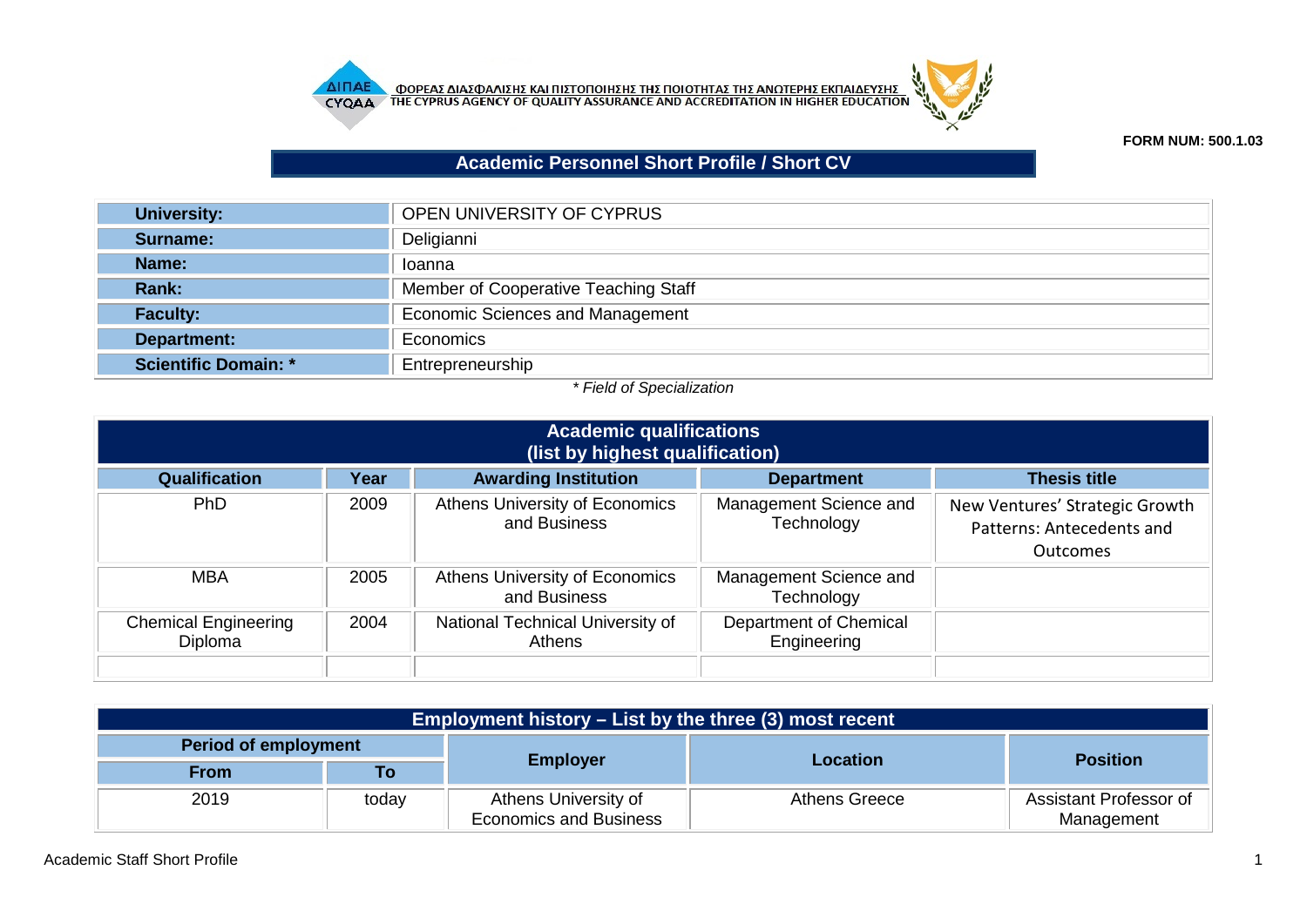| 2016 | 2019 | Ministry of Development and<br>Investments            | Athens Greece | Analyst of the General<br>Secretariat of Industry |
|------|------|-------------------------------------------------------|---------------|---------------------------------------------------|
| 2013 | 2016 | Athens University of<br><b>Economics and Business</b> | Athens Greece | Postdoctoral<br>Researcher                        |
|      |      | Self employed                                         |               | Free lancer-C                                     |

| Key refereed journal papers, monographs, books, conference publications etc. List the five (5) more recent and other<br>five (5) selected - (max total 10) |      |                                                                                                                                                                                                                                              |                                                          |                                                               |                                                       |              |  |
|------------------------------------------------------------------------------------------------------------------------------------------------------------|------|----------------------------------------------------------------------------------------------------------------------------------------------------------------------------------------------------------------------------------------------|----------------------------------------------------------|---------------------------------------------------------------|-------------------------------------------------------|--------------|--|
| <b>Ref. Number</b>                                                                                                                                         | Year | <b>Title</b>                                                                                                                                                                                                                                 | <b>Other authors</b>                                     | <b>Journal and</b><br><b>Publisher /</b><br><b>Conference</b> | Vol.                                                  | <b>Pages</b> |  |
| 1                                                                                                                                                          | 2020 | An Effectual Approach to<br><b>Innovation for New Ventures:</b><br>The Role of Entrepreneur's<br>Prior Start-Up Experience                                                                                                                   | Sapouna Athanasia,<br>Voudouris Irini, Lioukas<br>Spyros | Journal of Small<br><b>Business</b><br>Management             | DOI:<br>10.108<br>0/0047<br>2778.2<br>019.16<br>98432 |              |  |
| 2                                                                                                                                                          | 2019 | Non-Linear Effects of<br>Technological Competence on<br>Product Innovation in New<br><b>Technology-Based Firms:</b><br>Resource Orchestration and<br>the Role of the Entrepreneur's<br>Political Competence and<br>Prior Start-Up Experience | Voudouris Irini, Spanos<br>Yannis, Lioukas Spyros        | Technovation                                                  | DOI:<br>10.101<br>6                                   |              |  |
| 3                                                                                                                                                          | 2017 | Do Effectuation Processes<br>Shape the Performance<br>Output of Product<br>Diversification in New<br>Ventures?                                                                                                                               | Voudouris Irini, Lioukas<br>Spyros                       | Entrepreneurship<br>Theory and Practice                       | 41(3)                                                 | 349-<br>377  |  |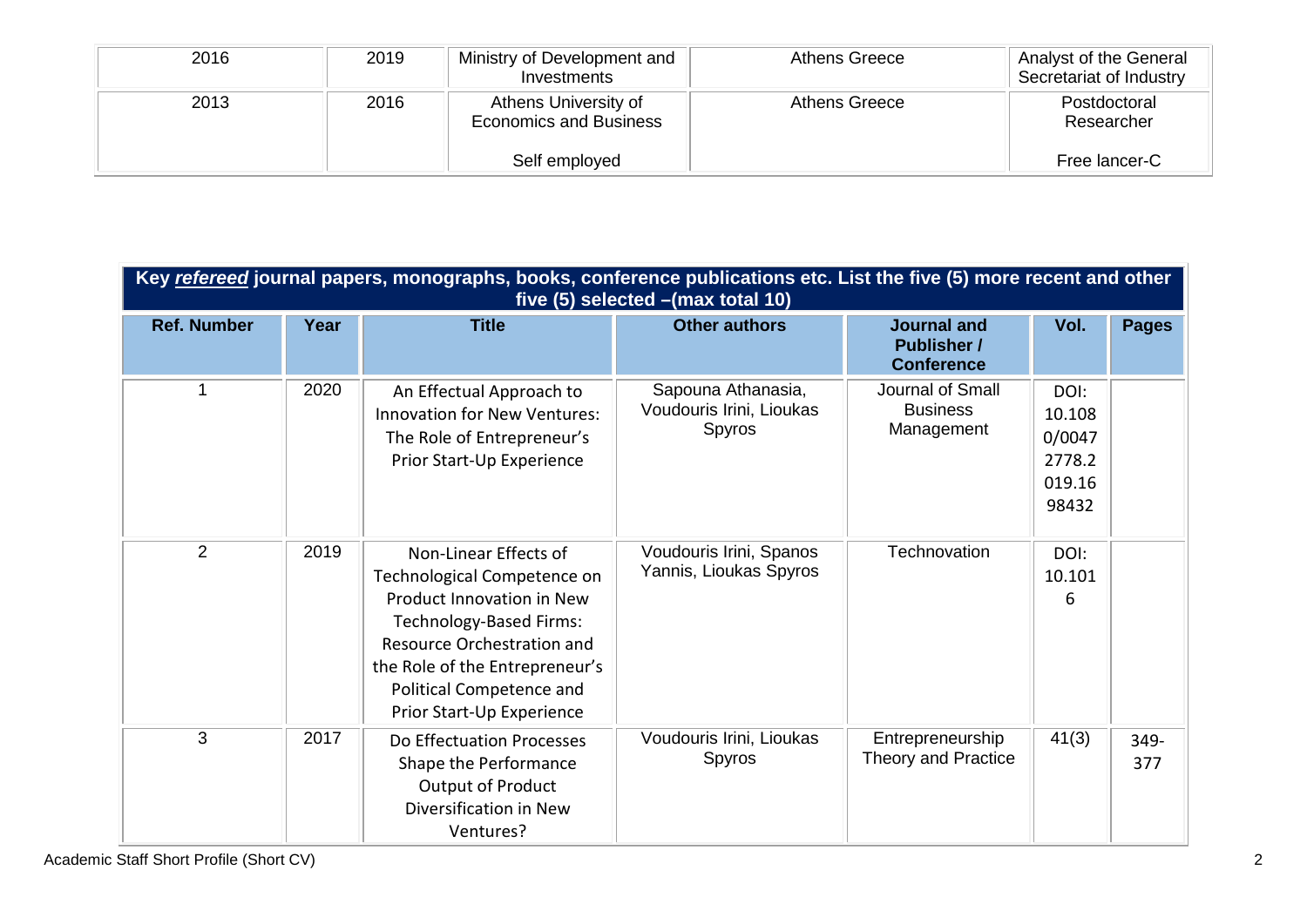| 4              | 2017 | The Relationship Between<br>Labour Flexibility and New<br><b>Ventures Innovation: Does</b><br>the Entrepreneur Matter?                    | Voudouris Irini, Lioukas<br>Spyros                 | Industrial and<br>Corporate Change                       | 26(5) | 931-<br>951    |
|----------------|------|-------------------------------------------------------------------------------------------------------------------------------------------|----------------------------------------------------|----------------------------------------------------------|-------|----------------|
| 5              | 2016 | <b>Entrepreneurial Orientation</b><br>and International<br>Performance: The Moderating<br><b>Effect of Decision Making</b><br>Rationality | Dimitratos Pavlos, Petrou<br>Andreas, Aharoni Yair | Journal of Small<br><b>Business</b><br>Management        | 54(2) | $462 -$<br>480 |
| 6              | 2015 | <b>Growth Patterns of Small</b><br><b>Technology Firms: The Effects</b><br>of Different Knowledge Types<br>Over Time                      | Voudouris Irini, Lioukas<br>Spyros                 | Journal of World<br><b>Business</b>                      | 50(3) | 491-<br>504    |
| $\overline{7}$ | 2014 | The Relationship Between<br><b>Innovation and Product</b><br>Diversification in New<br>Ventures: Unidirectional or<br>Bidirectional?      | Voudouris Irini, Lioukas<br>Spyros                 | <b>IEEE Transactions</b><br>on Engineering<br>Management | 61(3) | $462 -$<br>475 |
| 8              | 2011 | New Venture Strategies in a<br>Catching-Up Economy:<br>Identifying a Strategic<br><b>Typology and Trajectory</b><br>through Case Studies  | Voudouris Irini                                    | Management<br><b>Research Review</b>                     | 34(7) | 732-<br>753    |
| 9              |      |                                                                                                                                           |                                                    |                                                          |       |                |
| 10             |      |                                                                                                                                           |                                                    |                                                          |       |                |
|                |      |                                                                                                                                           |                                                    |                                                          |       |                |

| Exhibitions (where applicable). List the five (5) more recent and o <u>ther five (5) selected.</u> <sup> </sup><br>(max total 10) |  |  |  |  |  |
|-----------------------------------------------------------------------------------------------------------------------------------|--|--|--|--|--|
| <b>Role in Exhibition</b><br><b>Ref. Number</b><br><b>International / Local</b><br><b>Topic</b><br><b>Date</b><br>Location*       |  |  |  |  |  |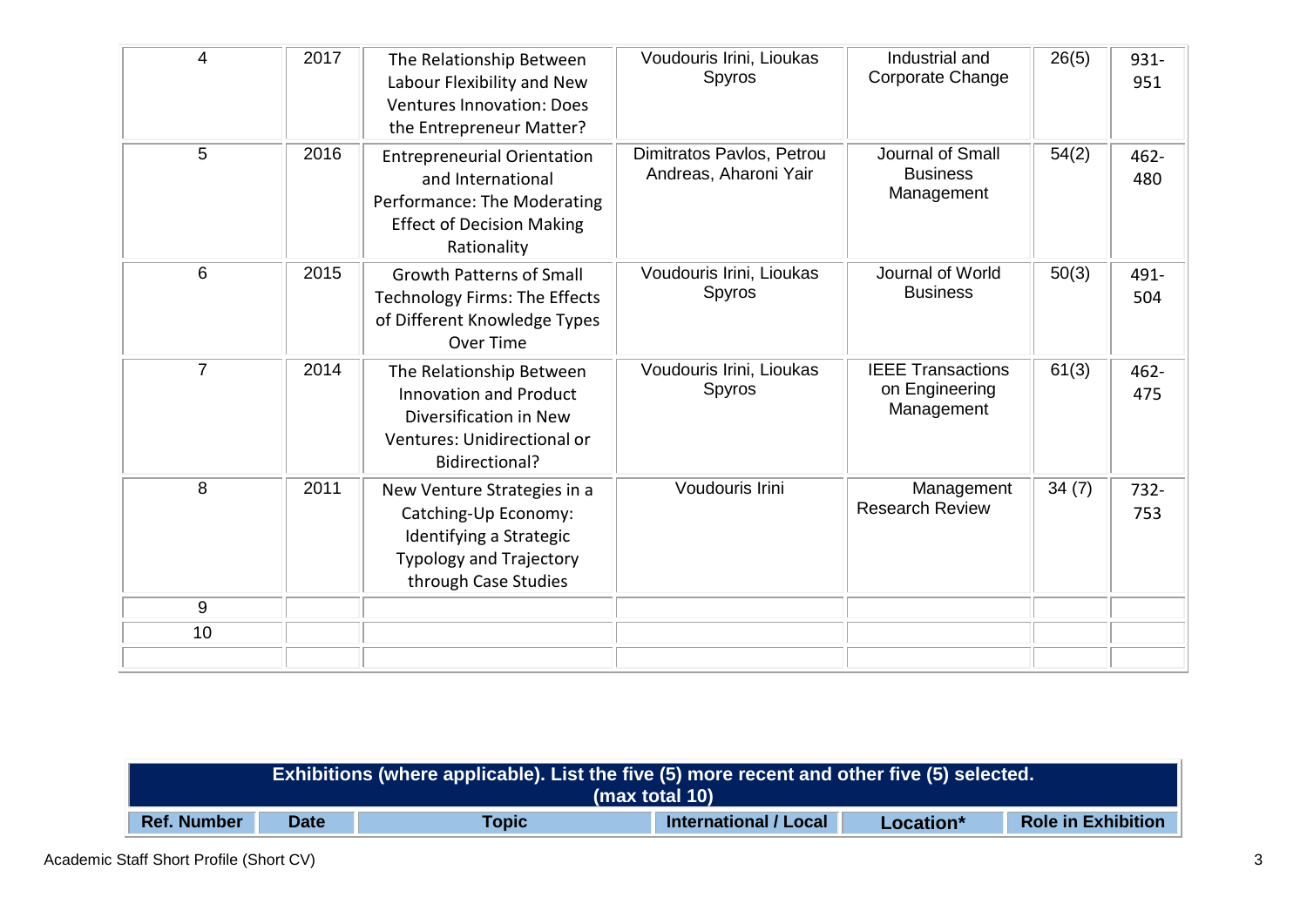| ⌒      |  |  |  |
|--------|--|--|--|
| ົ      |  |  |  |
|        |  |  |  |
|        |  |  |  |
| $\sim$ |  |  |  |
|        |  |  |  |
|        |  |  |  |
|        |  |  |  |
| 1 N    |  |  |  |

## \**Specify venue, geographic location etc*

| Research Projects. List the five (5) more recent and other five (5) selected<br>(max total 10) |             |                                                                                                                     |                                                                                                          |                        |  |  |
|------------------------------------------------------------------------------------------------|-------------|---------------------------------------------------------------------------------------------------------------------|----------------------------------------------------------------------------------------------------------|------------------------|--|--|
| Ref.<br><b>Number</b>                                                                          | <b>Date</b> | <b>Title</b>                                                                                                        | <b>Funded by</b>                                                                                         | <b>Project Role*</b>   |  |  |
|                                                                                                | 2019        | Original Research Papers of Professors and<br>Lecturers at the Athens University of<br><b>Economic and Business</b> | <b>Research Center</b><br>of the Athens<br>University of<br>Economics and<br><b>Business</b>             | Scientific Coordinator |  |  |
| 2                                                                                              | 2016        | Original Research Papers of Professors and<br>Lecturers at the Athens University of<br><b>Economic and Business</b> | Research Center<br>of the Athens<br>University of<br>Economics and<br><b>Business</b>                    | Research Team Member   |  |  |
| 3                                                                                              | 2013        | Success factors for Firm Growth During the<br><b>Economic Crisis</b>                                                | Research Center<br>of the Athens<br>University of<br>Economics and<br><b>Business and</b><br>Ministry of | Research Team Member   |  |  |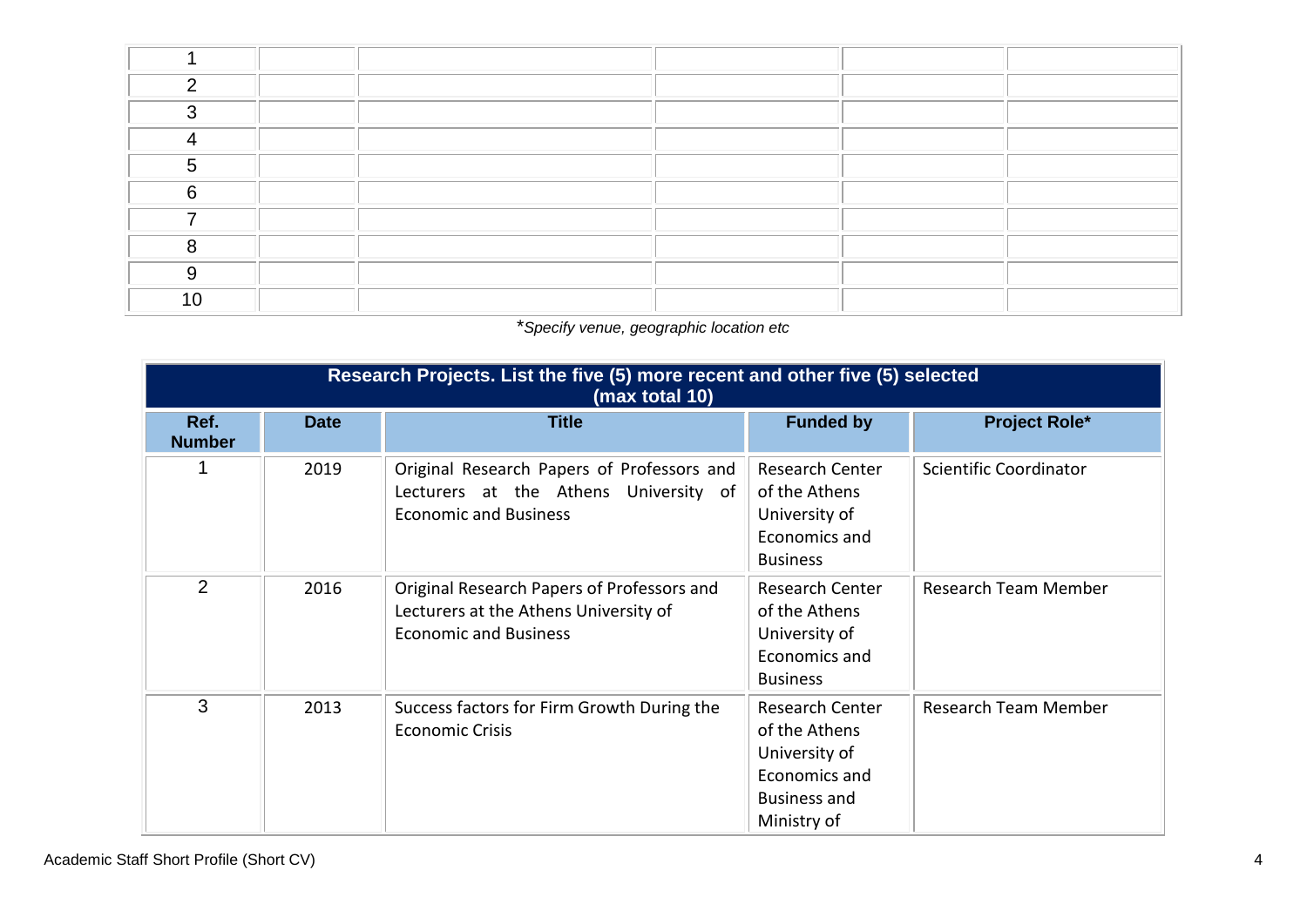|                 |      |                                                                                                                                                                          | National<br><b>Education and</b><br><b>Religious Affairs</b>                                                                                                             |                             |
|-----------------|------|--------------------------------------------------------------------------------------------------------------------------------------------------------------------------|--------------------------------------------------------------------------------------------------------------------------------------------------------------------------|-----------------------------|
| $\overline{4}$  | 2013 | Entrepreneurial<br>Encouraging<br>Activity,<br>Innovative Applications and Elective Courses<br>III (EPEAEK III)                                                          | Research Center<br>of the Athens<br>University of<br>Economics and<br><b>Business and</b><br>Ministry of<br>National<br><b>Education and</b><br><b>Religious Affairs</b> | <b>Research Team Member</b> |
| 5               | 2011 | Performance of Technology Adoption: The<br>Impact of Technological Capabilities and<br>Managerial Socio-Cognitive Capacities, Basic<br>Research Funding Program (PEVE) 3 | Research Center<br>of the Athens<br>University of<br>Economics and<br><b>Business</b>                                                                                    | <b>Research Team Member</b> |
| $6\phantom{1}6$ | 2010 | Functional<br>Effects<br>of<br>and<br><b>Numerical</b><br>Flexibility on New Ventures Innovation, Basic<br>Research Funding Program (PEVE) 2                             | <b>Research Center</b><br>of the Athens<br>University of<br>Economics and<br><b>Business</b>                                                                             | <b>Research Team Member</b> |
| $\overline{7}$  | 2008 | <b>Encouraging Entrepreneurial Activity,</b><br>Innovative Applications and Elective Courses<br>II (EPEAEK II)                                                           | Research Center<br>of the Athens<br>University of<br>Economics and<br><b>Business and</b><br>Ministry of<br>National<br><b>Education and</b><br><b>Religious Affairs</b> | Research Team Member        |
| 8               |      |                                                                                                                                                                          |                                                                                                                                                                          |                             |
| $9\,$           |      |                                                                                                                                                                          |                                                                                                                                                                          |                             |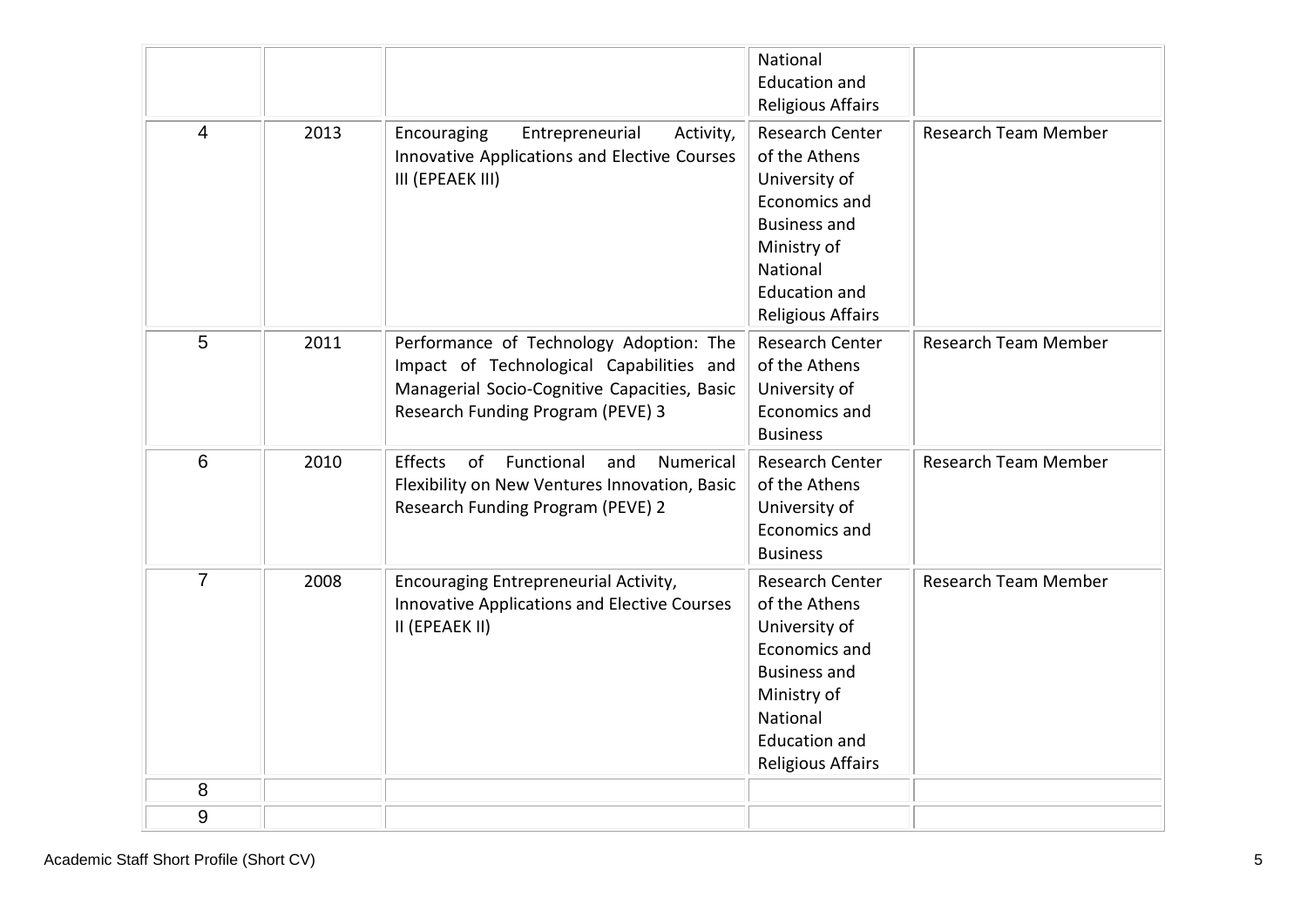|                         | Consulting Services and/or Participation in Councils / Boards/ Editorial Committees.<br>List the five (5) more recent |                                                                                                                              |                                     |                                                                                                                                                                             |  |  |
|-------------------------|-----------------------------------------------------------------------------------------------------------------------|------------------------------------------------------------------------------------------------------------------------------|-------------------------------------|-----------------------------------------------------------------------------------------------------------------------------------------------------------------------------|--|--|
| <b>Ref. Number</b>      | <b>Period</b>                                                                                                         | <b>Organization</b>                                                                                                          | <b>Title of Position or Service</b> | <b>Key Activities</b>                                                                                                                                                       |  |  |
|                         | 2009-2011                                                                                                             | <b>EFG</b><br>Eurobank<br>Ergasias<br>and<br>Athens<br>University<br>of<br>Economics and<br><b>Business</b>                  | Member of the Consulting Team       | Participation in the conduct of<br>primary and secondary research<br>regarding Financial Literacy.                                                                          |  |  |
| $\overline{2}$          | 2009-2010                                                                                                             | Prufrock<br>Management<br>SA and Athens<br>University of<br>Economics and<br><b>Business</b>                                 | Member of the Consulting Team       | Participation in the analysis of the<br>economic and social impacts that<br>stem from the construction and<br>operation of a shopping center.                               |  |  |
| 3                       | 2009                                                                                                                  | Ministry of<br>Finance                                                                                                       | Member of the Consulting Team       | Development of Evaluation Criteria<br>for Small Enterprises in the Context<br>of the Financial Support of Three<br>Main Sectors: Manufacturing,<br><b>Tourism and Trade</b> |  |  |
| $\overline{\mathbf{4}}$ | 2008-2009                                                                                                             | Hellenic<br>Organization of<br><b>Small Medium</b><br>Sized<br><b>Enterprises and</b><br><b>Handicraft SA</b><br>(EOMMEX SA) | Member of the Consulting Team       | Development of an innovation guide<br>for SMEs. Member of the working<br>group.                                                                                             |  |  |
| 5                       |                                                                                                                       |                                                                                                                              |                                     |                                                                                                                                                                             |  |  |

*\*Project Role: i.e. Scientific/Project Coordinator, Research Team Member, Researcher, Assistant Researcher, other*